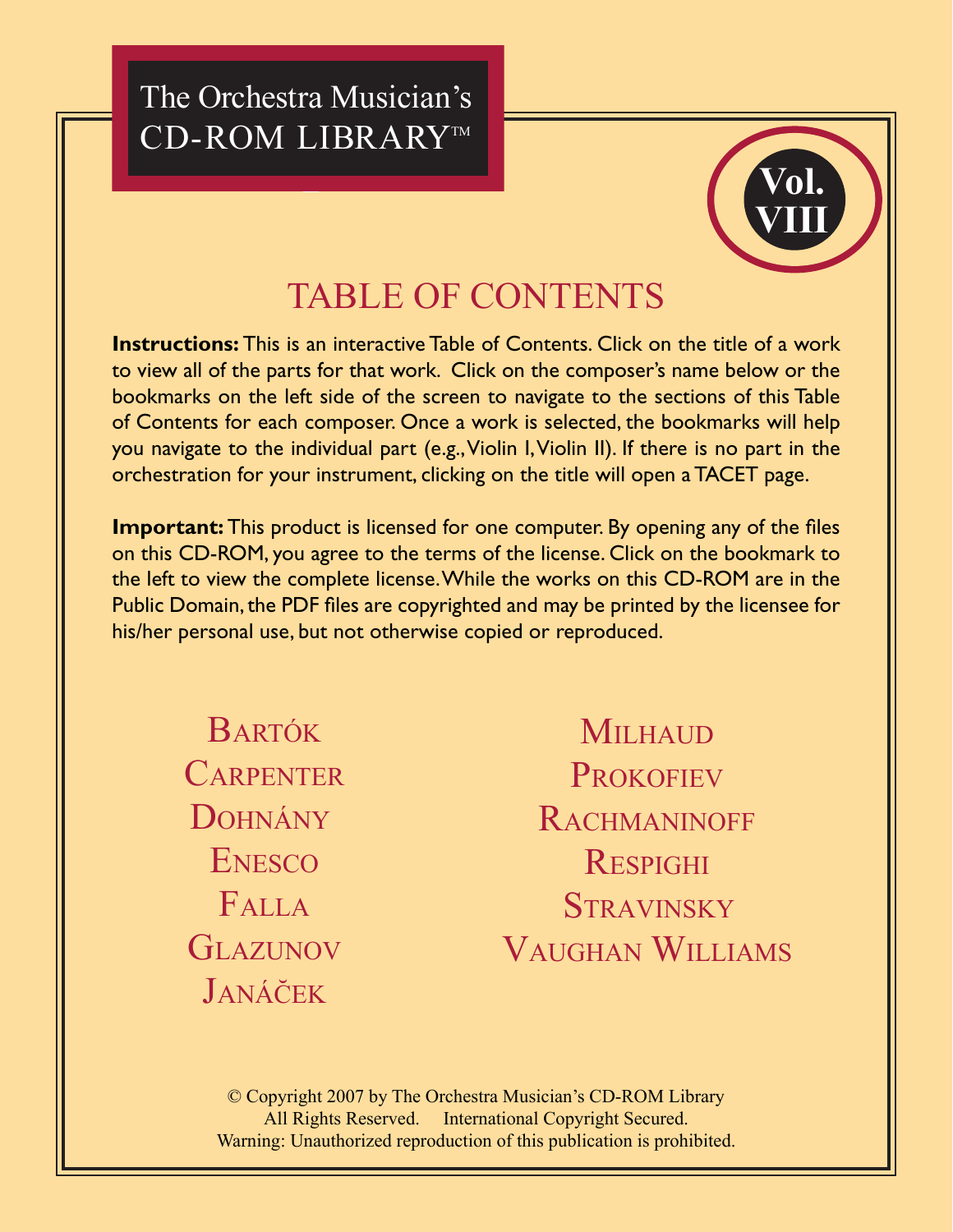## .<br>Vol.<br>VIII

## <span id="page-1-0"></span>BARTÓK, BÉLA

Rhapsody for Piano and Orchestra, Op. 1

Suite No. 1, Op. 3

Suite No. 2, Op. 4

2 Portraits, Op. 5

2 Pictures, Op. 10

4 Pieces, Op. 12

**Romanian Folk Dances** 

**CARPENTER, JOHN ALDEN** 

Adventures in a Perambulator, Fantastic Suite DOHNÁNYI, ERNST VON

Variations on a Nursery Song, Op. 25 ENESCO, GEORGES

Romanian Rhapsody No. 1

Romanian Rhapsody No. 2

FALLA, MANUEL DE

Nights in the Gardens of Spain

La Vida Breve, Dance

The Three-Cornered Hat, Scenes and Dances

**GLAZUNOV, ALEXANDER** 

Violin Concerto, Op. 82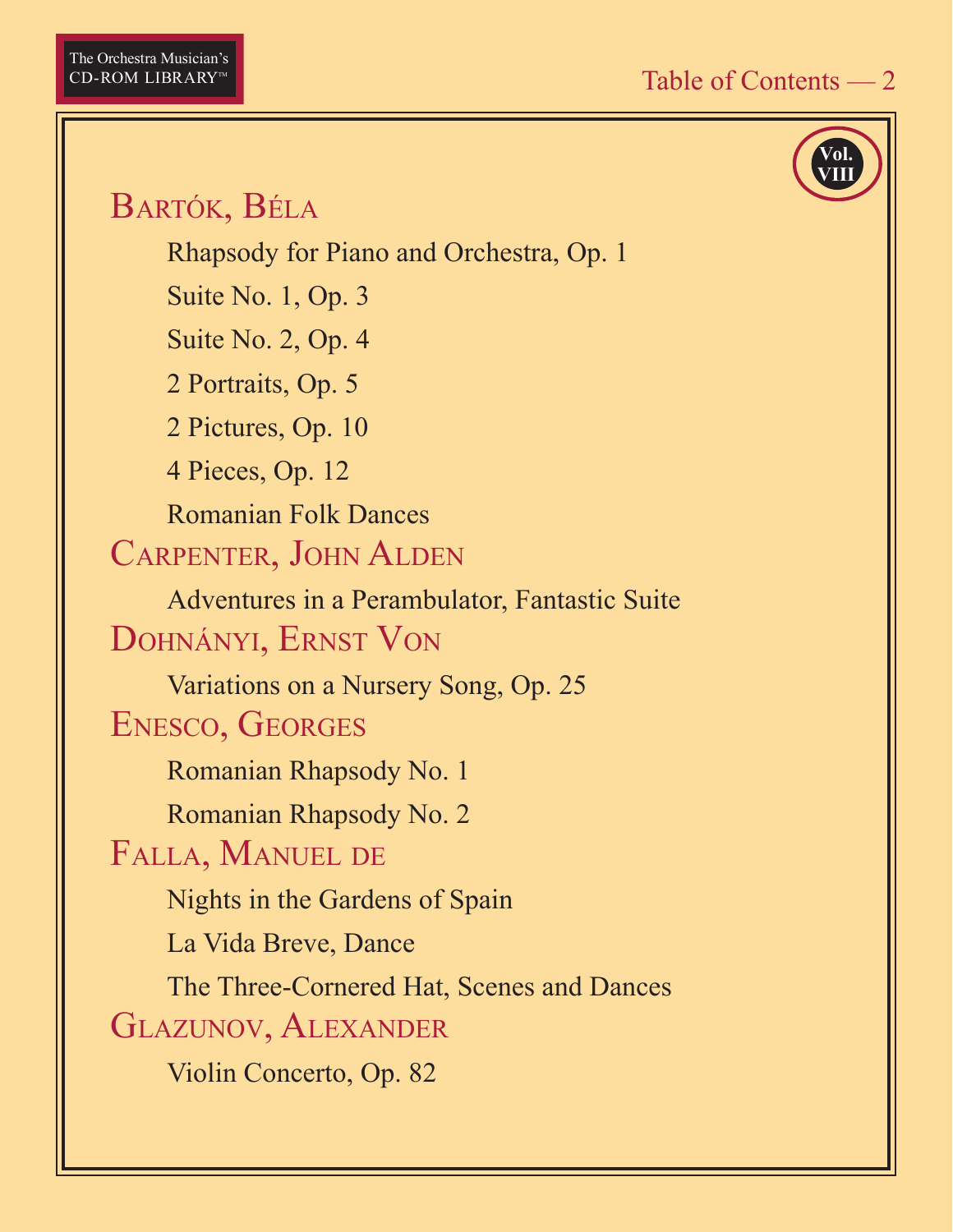<span id="page-2-0"></span>.<br>Vol.<br>VIII JANÁČEK, LEOŠ Lachian Dances, Nos. 1-2 Lachian Dances, Nos. 3-4 Lachian Dances, Nos. 5-6 MILHAUD, DARIUS Second Symphonic Suite, Protée Saudades do Brasil, Op. 67 PROKOFIEV, SERGEI Piano Concerto No. 1 in  $D^{\flat}$  Major, Op. 10 Piano Concerto No. 3 in C Major, Op. 26 Violin Concerto No. 1 in D Major, Op. 19 Symphony No. 1 in D Major, Op. 25 (Classical) RACHMANINOFF, SERGEI Symphony No. 1 in D Minor, Op. 13 Symphony No. 2 in E Minor, Op. 27 Isle of the Dead, Op. 29 Piano Concerto No. 1 in F# Minor, Op. 1 Piano Concerto No. 2 in C Minor, Op. 18 Piano Concerto No. 3 in D Minor, Op. 30 RESPIGHI, OTTORINO Ancient Airs and Dances, Suite No. 1 **Fountains of Rome Concerto Gregoriano**